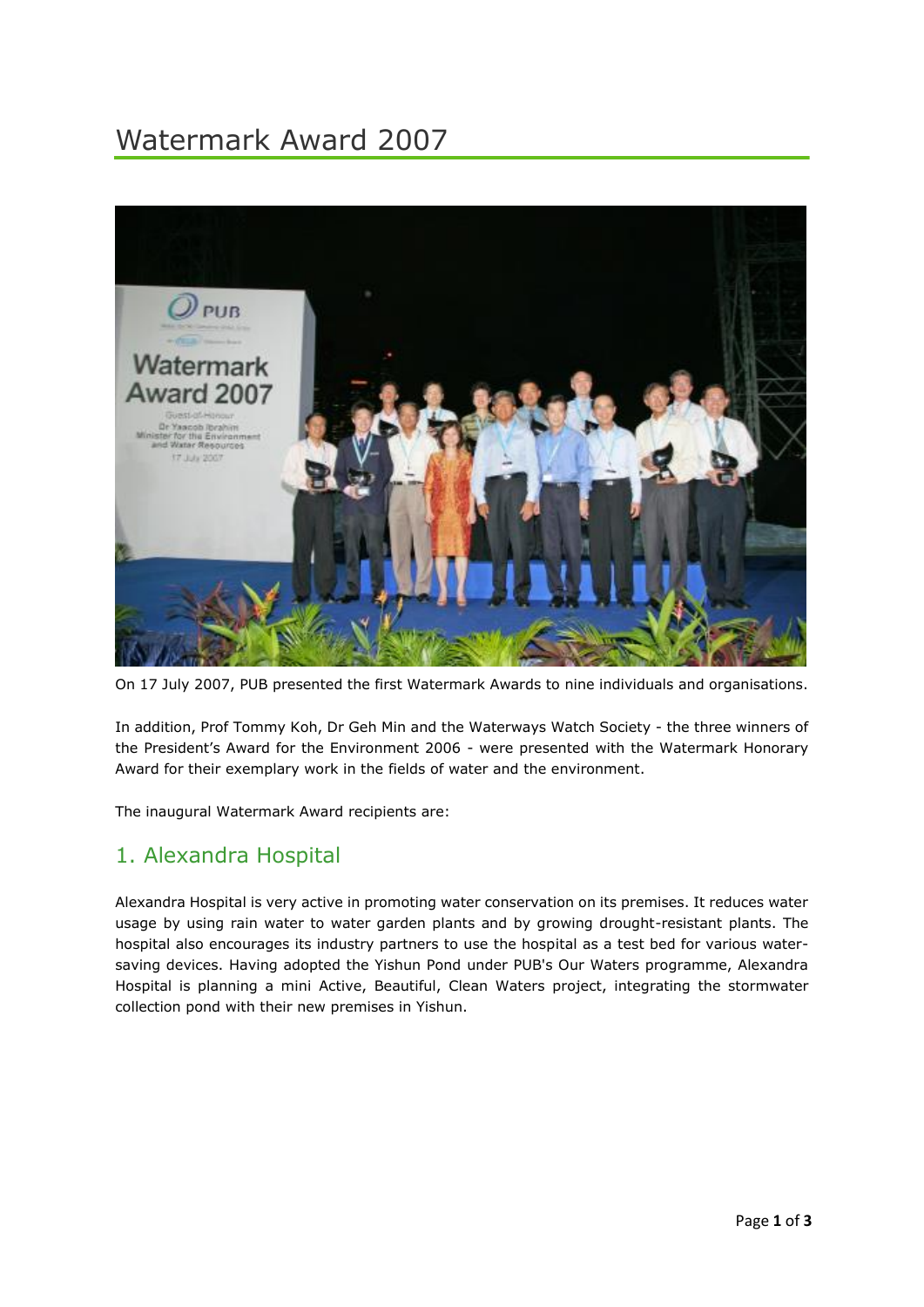## 2. City Developments Limited

Property developer City Developments Limited (CDL) promotes water conservation at its construction sites and in its many real estate developments. Some of these efforts include the use of water-efficient fittings such as a waterless urinal, and recycling water for washing and cleaning purposes at construction sites. CDL's projects also feature water-efficient features such as sensor taps, water recycling systems, water-efficient fittings, and automatic flush and dual-flush systems for toilets. Besides water conservation, CDL is also a role model in keeping our waterways clean. It has an impressive programme to ensure that all its project sites implement earth control measures to prevent silty discharge from polluting waterways.

## 3. Tiong Seng Contractors

Tiong Seng is dedicated to keeping our waterways clean. It implements silt control measures at all its contruction sites to prevent muddy water from flowing into the public drains. It has also shared its good practices with the industry at seminars and site visits. A pioneer in setting up water recycling systems, Tiong Seng treats and processes silt-water into usable water for other construction purposes like tiling, plastering, flushing of toilets, watering of plants and general site cleaning. It has achieved its target of 50% reduction in PUB water usage by collecting and treating rain water and surface run-off water for reuse.

## 4. Punggol South Civil Defence Executive Committee

The Punggol South Civil Defence Executive Committee launched the Punggol South Riverwatch in October 2003. The Punggol South Riverwatch adopted Sungei Serangoon in August 2005 and cleans the river twice a week. Its members visited 2,064 households and installed water-saving kits for 40% of them. They distributed more than 1600 anti-litter leaflets to residents living near the river, to educate them on the importance of keeping it clean and litter-free.

## 5. Dunman High School

Dunman High School was named the first Friend of Water in recognition of its efforts for the water cause and for promoting the cause to its students. The school adopted Geylang River and organised activities to keep the waterway clean. Its students, along with those from other schools, worked alongside volunteers from the Waterways Watch Society and PUB staff during the 2006 World Water Monitoring Day exercise.

#### 6. St Andrew's Secondary School

St Andrew's Secondary School (SASS) was the first adopter under PUB's [Our Waters Programme](http://www.pub.gov.sg/events/ProgrammesAndEvents/Pages/Our%20Waters%20Programme.aspx) launched in August 2005. The school has been conducting regular clean-ups along the Kallang River, which flows through the St Andrew's Village. Through river studies and projects on Kallang River, the school brings learning to a new level. Its aim is to educate students about water as a precious resource, while having fun at the same time. The school is working on a set of educational story boards on the history of Kallang River and SASS, to be installed alongside the river. SASS students have participated in dragon boat races organized by the National Sports Associations since